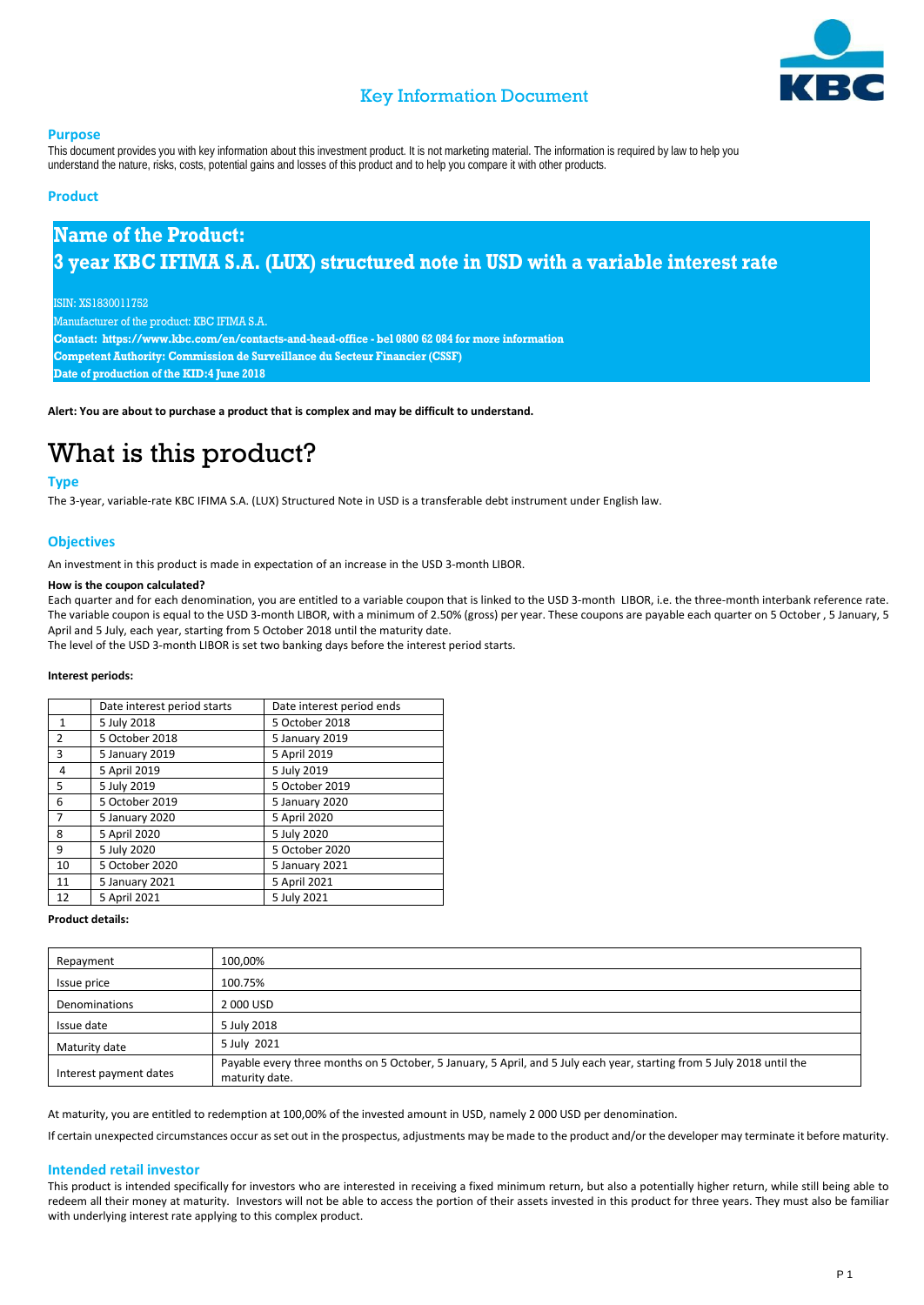# What are the risks and what could I get in return?

**Risk indicator**



The summary risk indicator is a guide to the level of risk of this product compared to other products. It shows how likely it is that the product will lose money because of movements in the markets or because we are not able to pay you. We have classified this product as 1 out of 7, which is 1 the lowest risk class. This rates the potential losses from future performance at a very low level, and poor market conditions are very unlikely to impact our capacity to pay you.

#### **Be aware of currency risk. You will receive payments in a different currency, so the final return you will get depend on the exchange rate between the two currencies. This risk is not considered in the indicator shown above.**

You are entitled to receive back at least 100,00% of your capital and a coupon and a coupon of at least 2.50% (gross). Any amount over this, and any additional return, depends on future market performance and is uncertain.

This protection against future performance does not apply if you sell your investment before maturity.

If we are not able to pay you what is owed, you could lose your entire investment.

### Performance scenarios

| Investment USD 10 000<br><b>Scenarios</b> |                                     | 1 year            | 2 years           | 3 years (Maturity date)<br>5 July 2021) |
|-------------------------------------------|-------------------------------------|-------------------|-------------------|-----------------------------------------|
| <b>Stress scenario</b>                    | What you might get back after costs | <b>USD 10.326</b> | <b>USD 10.509</b> | <b>USD 10.700</b>                       |
|                                           | Average return each year            | 3,26%             | 2,55%             | 2,33%                                   |
| Unfavourable scenario                     | What you might get back after costs | <b>USD 10.490</b> | <b>USD 10.863</b> | <b>USD 11.156</b>                       |
|                                           | Average return each year            | 4,90%             | 4.32%             | 3,85%                                   |
| Moderate scenario                         | What you might get back after costs | <b>USD 10.623</b> | <b>USD 11.057</b> | <b>USD 11.343</b>                       |
|                                           | Average return each year            | 6,23%             | 5,29%             | 4,48%                                   |
| Favourable scenario                       | What you might get back after costs | <b>USD 10.777</b> | <b>USD 11.288</b> | <b>USD 11.581</b>                       |
|                                           | Average return each year            | 7.77%             | 6.44%             | 5,27%                                   |

This table shows the money you could get back during the next three years, under different scenarios, assuming that you invest 10 000 USD.

The scenarios shown illustrate how your investment could perform. You can compare them with the scenarios of other products.

The scenarios presented are an estimate of future performance based on evidence from the past, and are not an exact indicator. What you get will vary depending on how the market performs and how long you keep the investment/product

The stress scenario shows what you might get back in extreme market circumstances, and it does not take into account the situation where we are not able to pay you.

The figures shown include all the costs of the product itself, but may not include all the costs that you pay to your adviser or distributor. The figures do not take into account your personal tax situation, which may also affect how much you get back.

This product cannot be easily cashed in. This means it is difficult to estimate how much you would get back if you cash in before maturity. You will either be unable to cash in early or you will have to pay high costs or make a large loss if you do so. The figures shown include all the costs of the product itself, but may not include all the costs that you pay to your adviser or distributor. The figures do not take into account your personal tax situation, which may also affect how much you get back.

# What happens if KBC IFIMA S.A. is unable to pay out?

The obligations of KBC IFIMA S.A. are guaranteed integrally, irrevocably and unconditionally by KBC Bank NV. Redemption and interest payments depend on the solvency of KBC IFIMA S.A. (the developer) and KBC Bank NV (the guarantor). Investors may lose some or all of their investment and the interest earned in the event of the bankruptcy, or risk of bankruptcy, of the developer or the guarantor, or in the event of a bail-in. If there is a bail-in, the regulator may decide that, should the KBC Bank Group (i.e. KBC Bank NV and its subsidiaries) go bankrupt or there is a risk of bankruptcy, the notes could be written off in full or in part, or converted into capital instruments (i.e. shares).

# What are the costs?